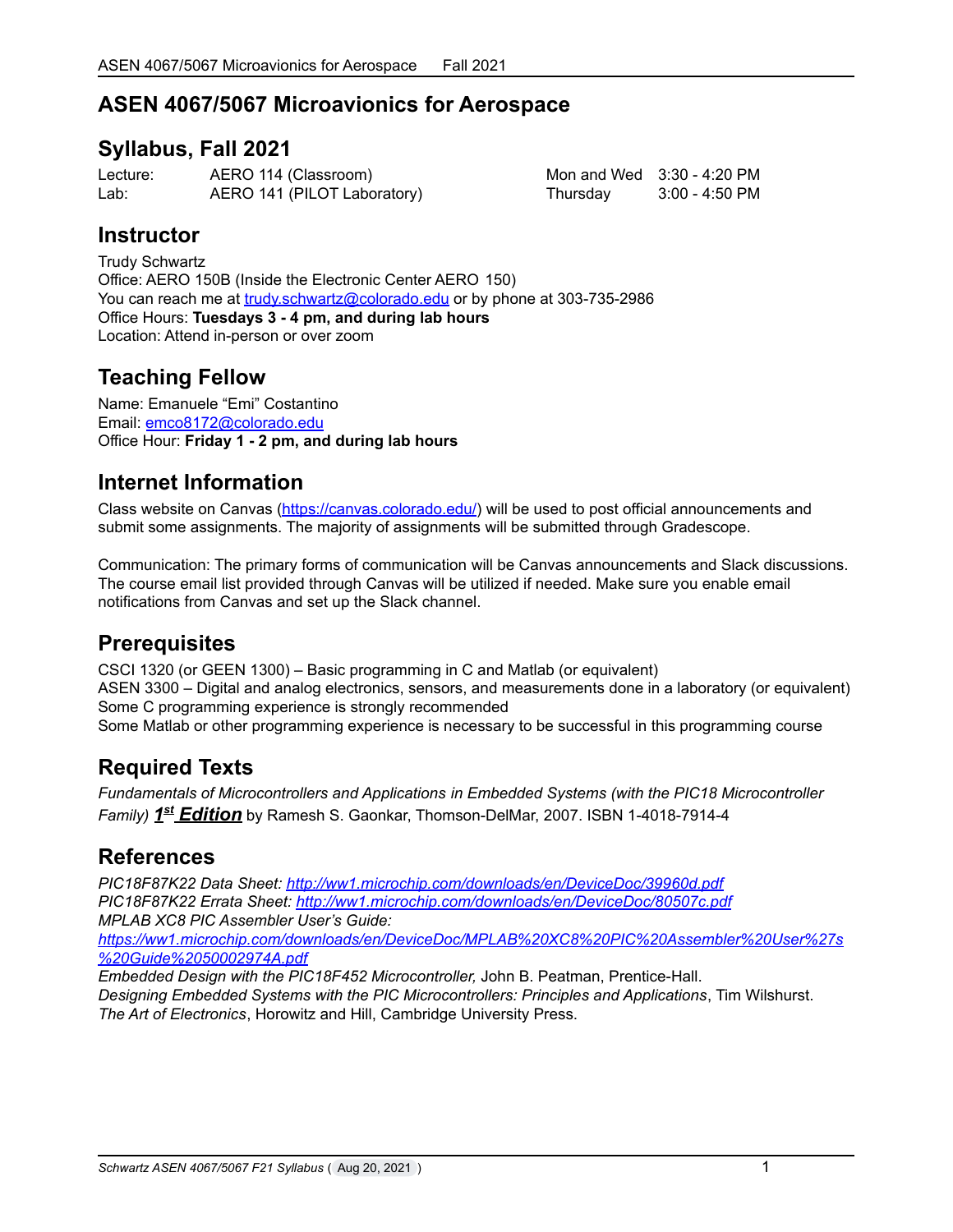# **Learning Goals**

Basic microcontroller architecture including various memory locations Decimal, hexadecimal and binary conversions and mathematics Assembly and C language microcontroller programming Interfacing with sensors, servos, and Liquid Crystal Display (LCD) Interfacing to the wide variety of onboard peripherals (Counter/Timers, ADC, DAC, USART, SPI, I2C) Analog to Digital Conversion(ADC), and Digital to Analog Conversion (DAC) and Signal Conditioning Various timing schemes and proper use of interrupt service routines and levels Developing hardware/software systems for Aerospace applications Embedded system debugging and troubleshooting of hardware and software

# **Course Calendar**

Refer to the 2021 schedule document posted on Canvas [\(https://canvas.colorado.edu](https://canvas.colorado.edu)).

# **Required Hardware**

This course was originally designed around the QwikFlash board that came as a kit students soldered themselves to supplement the Gaonkar book. The QwikFlash board had been used previously in this class for about 10 years, and contained the microcontroller referenced in the book – the PIC18F452 in particular. In 2014, we moved to a custom in-house PCB design with a two-part setup, a PIC Board and a Base Board, which utilized the newer and more capable PIC18F87K22 – but this solution was labor intensive to support our own PCB fabrication. The PIC18F87K22 is all around very capable in the PIC18 family as measured by program memory size, RAM size, number of peripherals and low power consumption. In 2017, to keep up with student demand, it was more cost effective to purchase a commercial-off-the-shelf (COTS) development board, the EasyPIC PRO V7 from MikroElektronika; which is readily available on Digikey or Mouser. The EasyPIC PRO V7 also consists of a main baseboard, and interchangeable PIC boards, where the default board is the PIC18F87K22 that we had already been using! For more information, refer to the hardware documents and datasheets provided on Canvas.

The intent of the modular baseboard/PIC board setup is to provide students a potential design to utilize for many different microcontroller needs. Students can start with the full EasyPIC PRO v7 as the microcontroller setup for initial development, then for other courses or projects design a custom-sized Base Board / Daughter Board later to satisfy particular design requirements to fit into an Aerospace application such as a cubesat, rover, airplane, etc. or to add additional microcontroller capabilities. Each small PIC board (in many varieties) is also available COTS for only ~\$20. Not only does this give a head start on the hardware (every year there is at least one senior or grad project that never gets their hardware working), it also gives a head start on the software and provides familiarity with the PIC microcontroller family. If they choose, students can also leverage the EasyPIC PRO v7 to prototype a piece of their Senior, Grad or research project as their final project in this Microavionics class.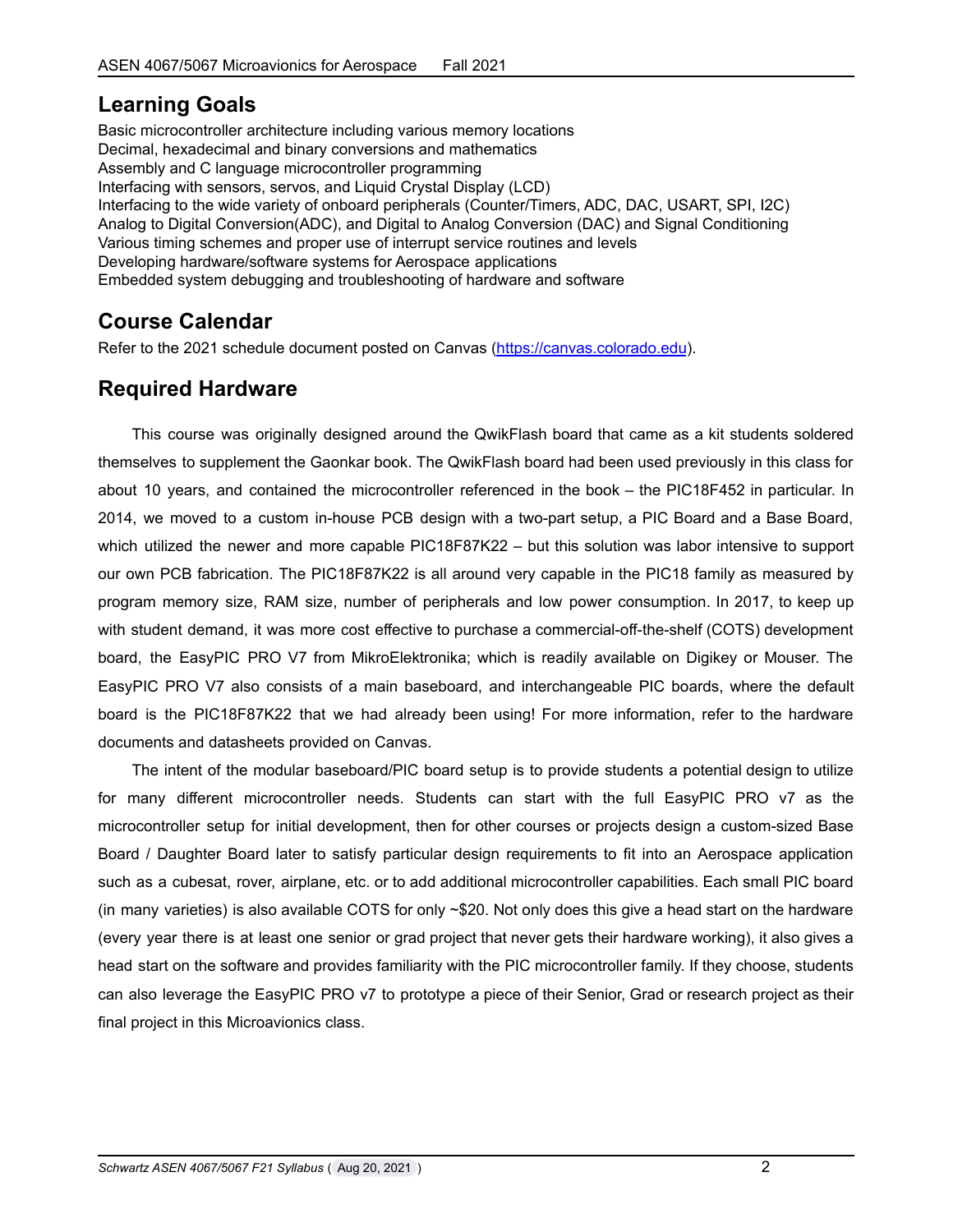We have decided to invest *significantly* in this set of EasyPIC PRO v7 development boards in the hopes that they will last for many years to come and therefore they are the property of the department that will be on *loan* to you. We will also provide a protective padded static bag, static strap, laptop case and all the accessories. This also means *you are responsible* for treating all the hardware appropriately and will be held responsible for fixing or replacing the hardware. ALWAYS place the hardware in the provided padded anti-static bag and laptop case when not in use, and do not expose to excessive heat (i.e. do not leave in your car!). We will also provide the PicKit-3 In-Circuit Debugger for use as a programmer and debugger for the microcontroller as well as a kit of accessories and testing components to complete the labs. In addition, this semester each student will check out the expensive Analog Discovery 2 - a USB powered oscilloscope and function generator.

#### **Overview**

The world of aerospace engineering is growing quickly and becomes more interdisciplinary every year. The major aerospace products such as aircraft and satellites are becoming more complex and intelligent in part due to the explosion of information technology. This increase in capabilities requires more detailed information about the system state, provided by sensors and processed in real-time, to make a decision based on a future action. The collection and/or processing of this data is often made by a distributed network of inexpensive processors called microcontrollers.

This course has been developed to provide engineers with a basic understanding about the fundamental architecture of a microcontroller and how it operates and interfaces with various inputs (sensors, communication, etc) and outputs (actuators, displays, communication, etc.). The course focuses on sensors and strict timing requirements that are especially important in aerospace engineering, but also applicable to other disciplines of engineering. The goal of this course is to learn how to properly interface inputs to a microcontroller, collect/store/convert that input, make decisions and take action in real-time.

To gain a full appreciation about how microcontrollers really work on the inside you will develop your own software code using MPLAB X to program the development board hardware. This board uses the Microchip PIC18F87K22 microcontroller and will be the foundation of the course. In this course you will "**learn by doing**" through lab assignments and a semester final project using the PIC18F87K22. This will include mostly programming in assembly language first to appreciate hardware specifics and then progress to C programming for more advanced programming and the final project.

#### **Class Format**

This class is a demanding and fulfilling senior/grad level Aerospace Engineering Sciences elective designed to provide students a solid background and some experience working with microcontrollers with specific Aerospace applications in mind. The course meets three times each week for a total of 3.5 hours.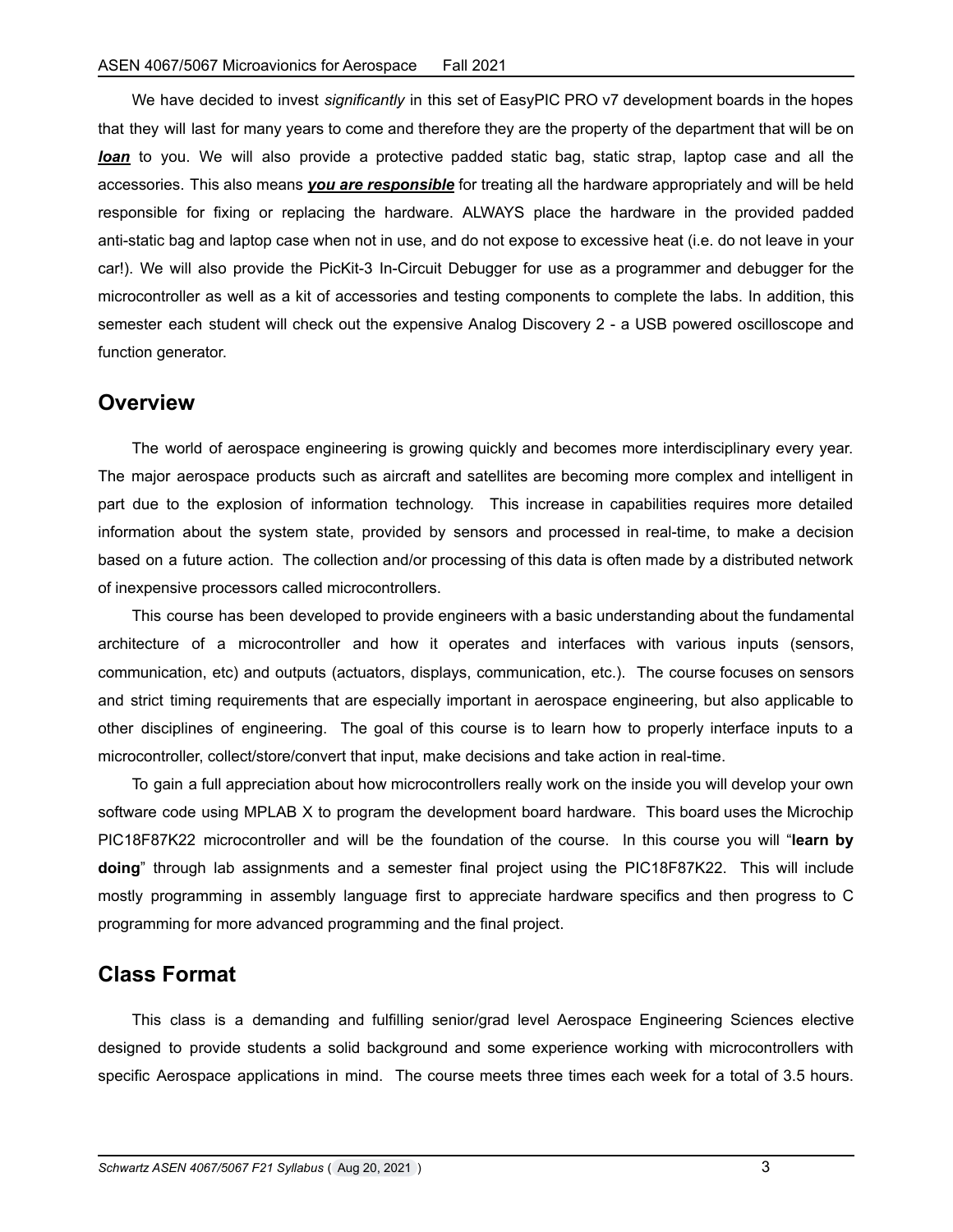This includes two 50-minute lecture periods and one 1-hour 50-minute lab period. Lectures are generally much more productive for students if you are ready to ask questions. **This lecture format expects students to come prepared!** Being prepared means doing the required reading *before* lecture and attempting all of the labs prior to the lab periods. All of the labs will take much more than the allotted lab period, and as a result you should attempt the labs on your own *before* the lab session. The lab periods should be used to receive assistance from the instructor/TF and to help troubleshoot and debug. In addition to the lab assignments, your grade for this course will also include quizzes, exams, and a final project at the end of the semester. The relative weighting for each is provided below. The idea is to have a dynamic and interactive lecture where we can focus on the material that is giving students the most problems and not spend a lot of time on concepts that can be self-taught from the book, online resources, and working through the labs.

This class is cross-listed as both a 4000 and 5000 level course. If you are taking this course for graduate credit (5000 level) then you will be expected to answer additional/more difficult exam questions, complete more in-depth tasks on your lab assignments, and develop a graduate caliber final project. The 4000 and 5000 level students will be graded separately to ensure fairness in the evaluation of performance.

#### **Logistics**

- 1. Lecture slides will be posted at least 24 hrs in advance. it is expected that you read those lecture slides before attending lectures.
- 2. The course teaching team reserves the right to make changes to the weekly course schedule based on occurring events that require different dispositions. Sufficient advance notice will be given through announcements in class and posting on the web. Changes to this syllabus and schedule may be announced at any time during class periods. We will post the current syllabus and schedule on the Canvas course website.
- 3. Slack will be the main form for communication amongst the class. Please post your questions to the appropriate channel for each assignment. Students are encouraged to use this platform to answer questions of others as a form of collaboration and peer learning. The teaching team will respond to questions usually within 24 hours during business hours, i.e. Monday through Friday, 8:00 am – 5:00 pm. Questions sent over email will be redirected to use the appropriate Slack channel. Questions that are 24 hours or less of the lab due date or exam date may not receive a response in time from the teaching team. Please utilize the exam reviews given in the lecture prior to exams and office hours effectively.
- 4. In-person lab attendance is expected for as long as the campus remains open. If necessary, the course can transfer to remote mode as long as you have a personal computer or laptop installed with the necessary free software downloads. (Which is highly recommended regardless so you can work on the labs from home in addition to on campus.)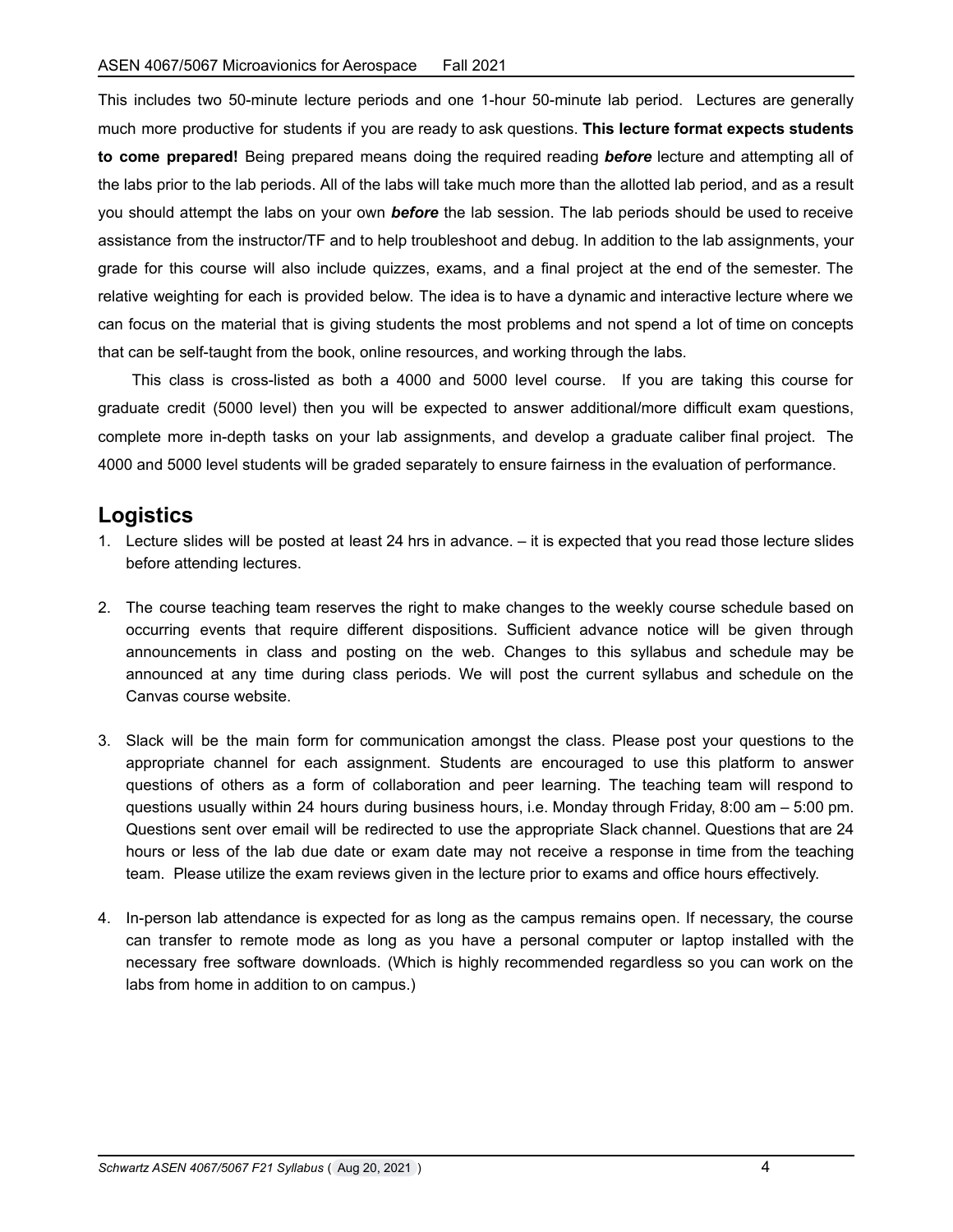- 5. *Students are expected to work independently on all assignments!!* All work submitted *must be your own*, you may only discuss higher-level concepts and approaches with your classmates. **You may not share or tell someone else exactly how to complete the assignment.** We will check your assignments for similarities and penalize you accordingly. The *only* way to learn in this class is to do the programming yourself. Copying online resources for code examples is strictly not allowed for lab assignments and only allowed in small portions of the final project if properly cited and with prior instructor approval.
- 6. **INDIVIDUAL** Lab reports are due by 11:59 PM on the specified due date. These labs must be submitted electronically. Late labs will be assessed a 5% penalty for up to 1 hour late, and then a 15% penalty **for that day and each additional day late and will not be accepted after 4 days.**
- 7. These are **INDIVIDUAL** lab assignments that make up a significant portion of your final grade. While having code that meets the assigned requirements is important, this is not the only criterion by which the labs are graded. As part of this course you are expected to learn good coding practices, such as reasonable variable names, good documentation practice, good modular coding implementation and coding style and efficiency. The labs will be graded on whether your solution meets the assigned requirements, code is well documented/commented and has good programming techniques i.e. using efficient loops and functions where appropriate.
- 8. If you are ill and will not be able to complete an assignment or attend an exam, you must contact the instructor via email as soon as possible to make specific arrangements. Late lab policy is covered above. Make ups for exams are extremely difficult to accommodate. There will be no unexcused exam makeups provided. If you miss an exam, the course instructor will evaluate each case on an individual basis based on the context and information available to decide if a makeup exam will be provided. Students are encouraged to provide as much documentation as possible to enable an informed decision. If necessary, the instructor may choose to use your existing grades to cover your missed grade(s).
- 9. There will be 2 in-lecture Exams and one Final Presentation/Demo for the course. **Exams may be cumulative**. Copying, collaborating, or discussing material during an exam constitutes **cheating and will result in an F for the exam** and will be reported to the University Honor Code.

**Mandatory - All students must be available these days/times,** please *plan your schedule* accordingly:

| - Exam #1                              |                               | Monday Oct 11, 2021 (during lecture)  |
|----------------------------------------|-------------------------------|---------------------------------------|
| - Exam #2                              |                               | Monday Nov 15, 2021 (during lecture)  |
| - Final Presentation Slides and Video  |                               | Monday Dec 13, 2021 @ 12:00 PM (NOON) |
| - Final Project EXPO (Final Exam Time) |                               | Monday Dec 13, 2021 1:30 PM- 4:00 PM  |
| - Final Peer Reviews                   | Monday Dec 13, 2021 @ 4:00 PM |                                       |
|                                        |                               |                                       |

10. Review quizzes will be given to test yourself on the course content and if you are retaining the necessary information from the readings, lectures and labs.The lowest quiz score will be dropped.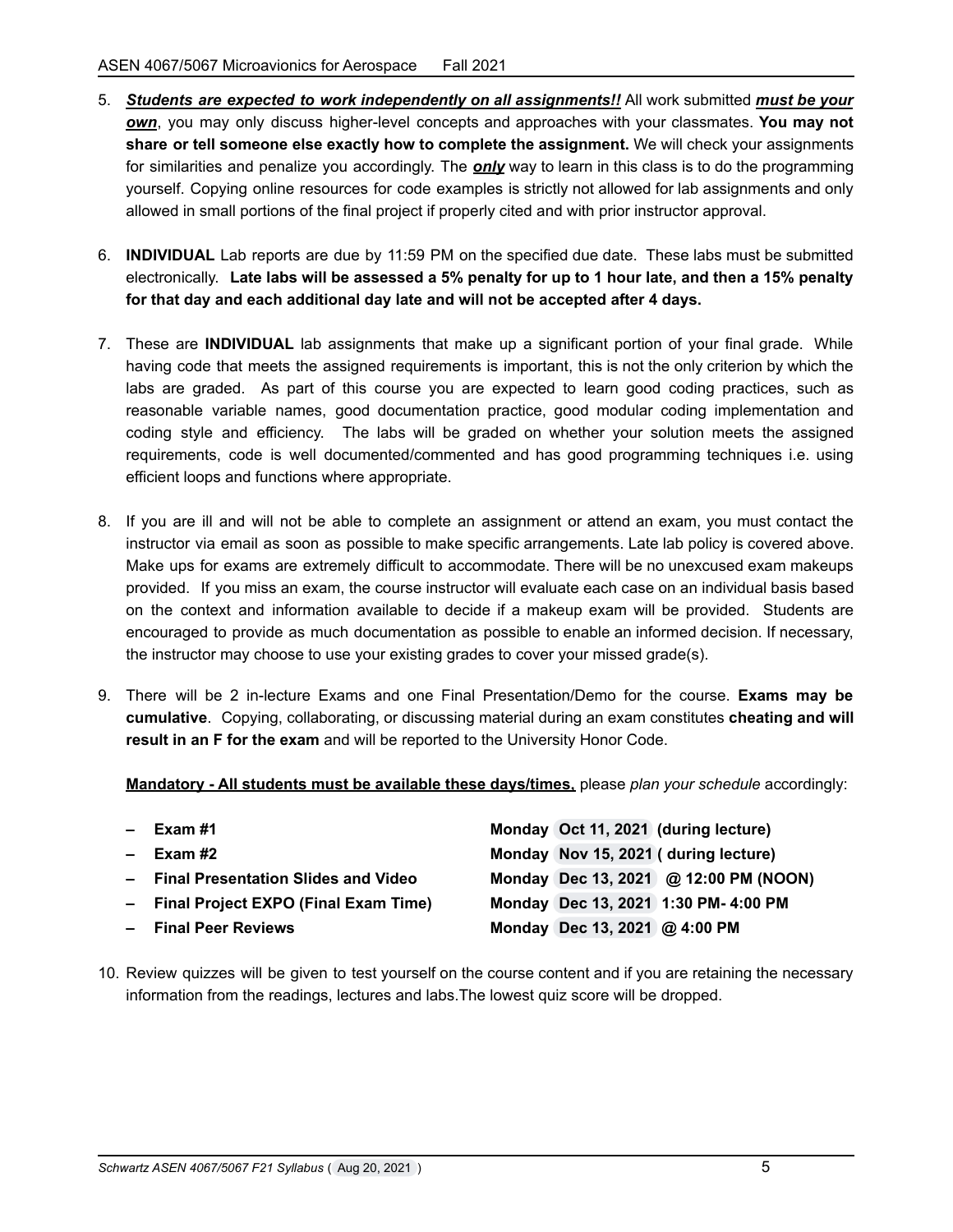# **Course Grading**

| 60%     | 6 Lab Assignments (10% each) |
|---------|------------------------------|
|         | 20% 2 Exams (10% each)       |
| 5%      | Quizzes                      |
| $1 - 0$ | ------                       |

**15% Final Project**

**100% Final Grade**

# **Grading Meetings**

You will *sign up for a 15 time slot* to meet with the Teaching Fellow (TF) after each lab submission to demonstrate your code is working on the hardware and your knowledge and understanding of the code *you have* written as part of the grade for each lab assignment.

## **Grading Disputes**

If you feel that a lab, exam, or project has been graded incorrectly you must submit your regrade request via Gradescope (if available) or in writing via email to the instructor and TF. All requests must be filed within 1 week after the grading is completed. Your request must clearly state your reasoning. In this case, the *entire* assignment will be re-graded during the reassessment process and the new grade may increase or decrease.

### **Classroom Behavior**

Both students and faculty are responsible for maintaining an appropriate learning environment in all instructional settings, whether in person, remote or online. Those who fail to adhere to such behavioral standards may be subject to discipline. Professional courtesy and sensitivity are especially important with respect to individuals and topics dealing with race, color, national origin, sex, pregnancy, age, disability, creed, religion, sexual orientation, gender identity, gender expression, veteran status, political affiliation or political philosophy. For more information, see the policies on [classroom](http://www.colorado.edu/policies/student-classroom-and-course-related-behavior) behavior and the Student [Conduct](https://www.colorado.edu/sccr/student-conduct) & Conflict [Resolution](https://www.colorado.edu/sccr/student-conduct) policies.

## **Requirements for COVID-19**

As a matter of public health and safety due to the pandemic, all members of the CU Boulder community and all visitors to campus must follow university, department and building requirements and all public health orders in place to reduce the risk of spreading infectious disease. Students who fail to adhere to these requirements will be asked to leave class, and students who do not leave class when asked or who refuse to comply with these requirements will be referred to Student Conduct and Conflict Resolution. For more information, see the policy on classroom behavior and the Student Code of Conduct. If you require accommodation because a disability prevents you from fulfilling these safety measures, please follow the steps in the "Accommodation for Disabilities" statement on this syllabus.

As of Aug. 13, 2021, CU Boulder has returned to requiring masks in classrooms and laboratories regardless of vaccination status. This requirement is a temporary precaution during the delta surge to supplement CU Boulder's COVID-19 vaccine requirement. Exemptions include individuals who cannot medically tolerate a face covering, as well as those who are hearing-impaired or otherwise disabled or who are communicating with someone who is hearing-impaired or otherwise disabled and where the ability to see the mouth is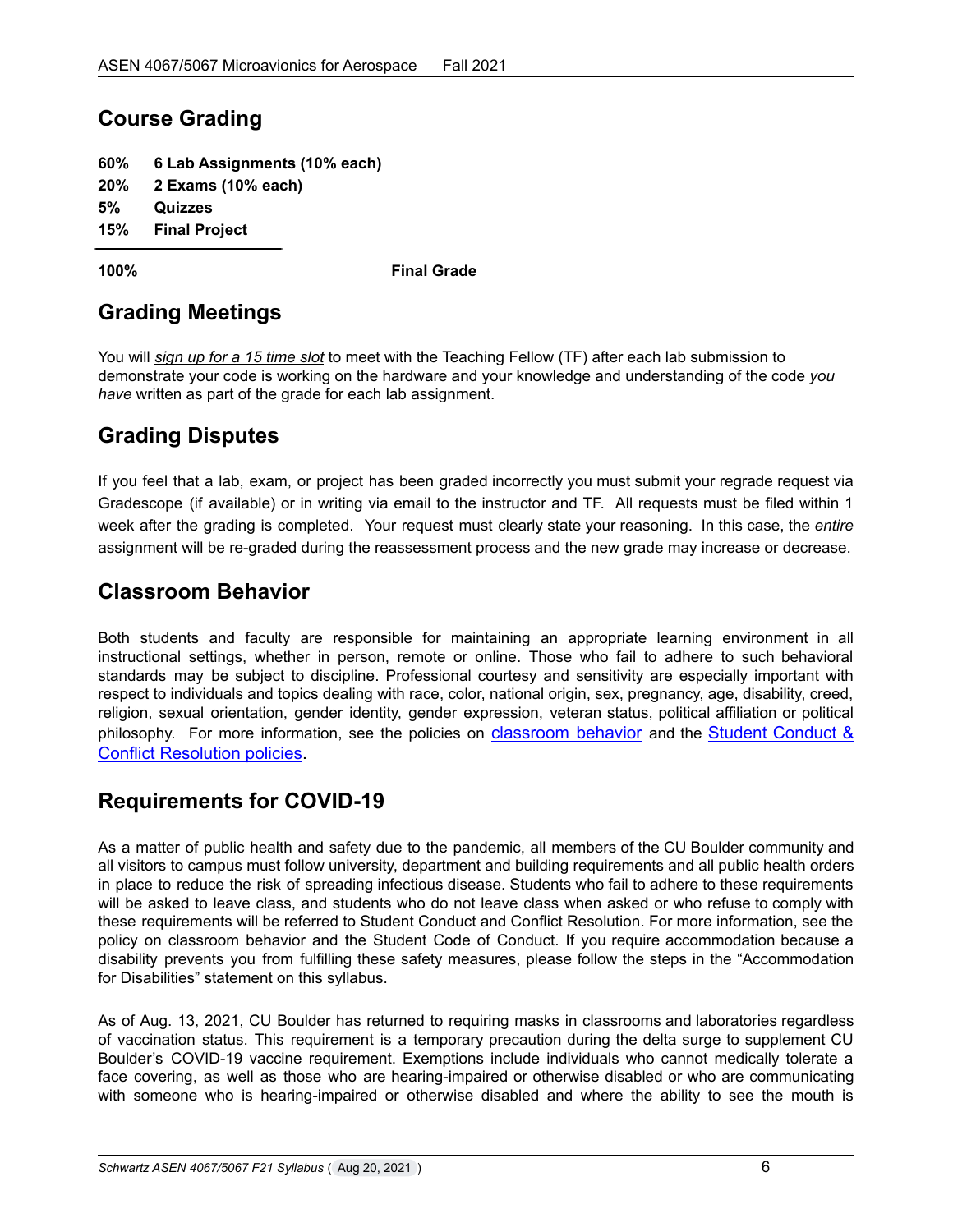essential to communication. If you qualify for a mask-related accommodation, please follow the steps in the "Accommodation for Disabilities" statement on this syllabus. In addition, vaccinated instructional faculty who are engaged in an indoor instructional activity and are separated by at least 6 feet from the nearest person are exempt from wearing masks if they so choose.

Students who have tested positive for COVID-19, have symptoms of COVID-19, or have had close contact with someone who has tested positive for or had symptoms of COVID-19 must stay home. In this class, if you are sick or quarantined, please email the instructor that you will miss class and/or lab due to illness for each date missed. You are not required by FERPA to say you have or suspect that you may have COVID-19.

# **Accommodation for Disabilities**

If you qualify for accommodations because of a disability, please submit your accommodation letter from Disability Services to your faculty member in a timely manner so that your needs can be addressed. Disability Services determines accommodations based on documented disabilities in the academic environment. Information on requesting accommodations is located on the **[Disability](https://www.colorado.edu/disabilityservices/) Services website**. Contact Disability Services at 303-492-8671 or [dsinfo@colorado.edu](mailto:dsinfo@colorado.edu) for further assistance. If you have a temporary medical condition, see Temporary Medical [Conditions](http://www.colorado.edu/disabilityservices/students/temporary-medical-conditions) on the Disability Services website.

This course requires the use of MPLAB X, Realterm and Waveforms software as well as the EasyPIC PRO v7 *hardware which has not yet been reviewed fully for accessibility. This course also uses Slack for class discussions, which may not be fully accessible to users using assistive technology. If you use assistive technology to access the course material, please contact your faculty member immediately to discuss. If you use assistive technology to access the course material, please contact the Instructor and Disability Services at* 303-492-8671 *or by e-mail at* [dsinfo@colorado.edu](mailto:dsinfo@colorado.edu?subject=) *as soon as possible to discuss other effective means for providing equal alternate access.*

# **Preferred Student Names and Pronouns**

CU Boulder recognizes that students' legal information doesn't always align with how they identify. Students may update their preferred names and pronouns via the student portal; those preferred names and pronouns are listed on instructors' class rosters. In the absence of such updates, the name that appears on the class roster is the student's legal name.

# **Honor Code**

All students enrolled in a University of Colorado Boulder course are responsible for knowing and adhering to the Honor Code. Violations of the policy may include: plagiarism, cheating, fabrication, lying, bribery, threat, unauthorized access to academic materials, clicker fraud, submitting the same or similar work in more than one course without permission from all course instructors involved, and aiding academic dishonesty. All incidents of academic misconduct will be reported to the Honor Code [\(honor@colorado.edu\)](mailto:honor@colorado.edu); 303-492-5550). Students who are found responsible for violating the academic integrity policy will be subject to nonacademic sanctions from the Honor Code as well as academic sanctions from the faculty member. Additional information regarding the Honor Code academic integrity policy can be found at the Honor Code [website](https://www.colorado.edu/osccr/honor-code).